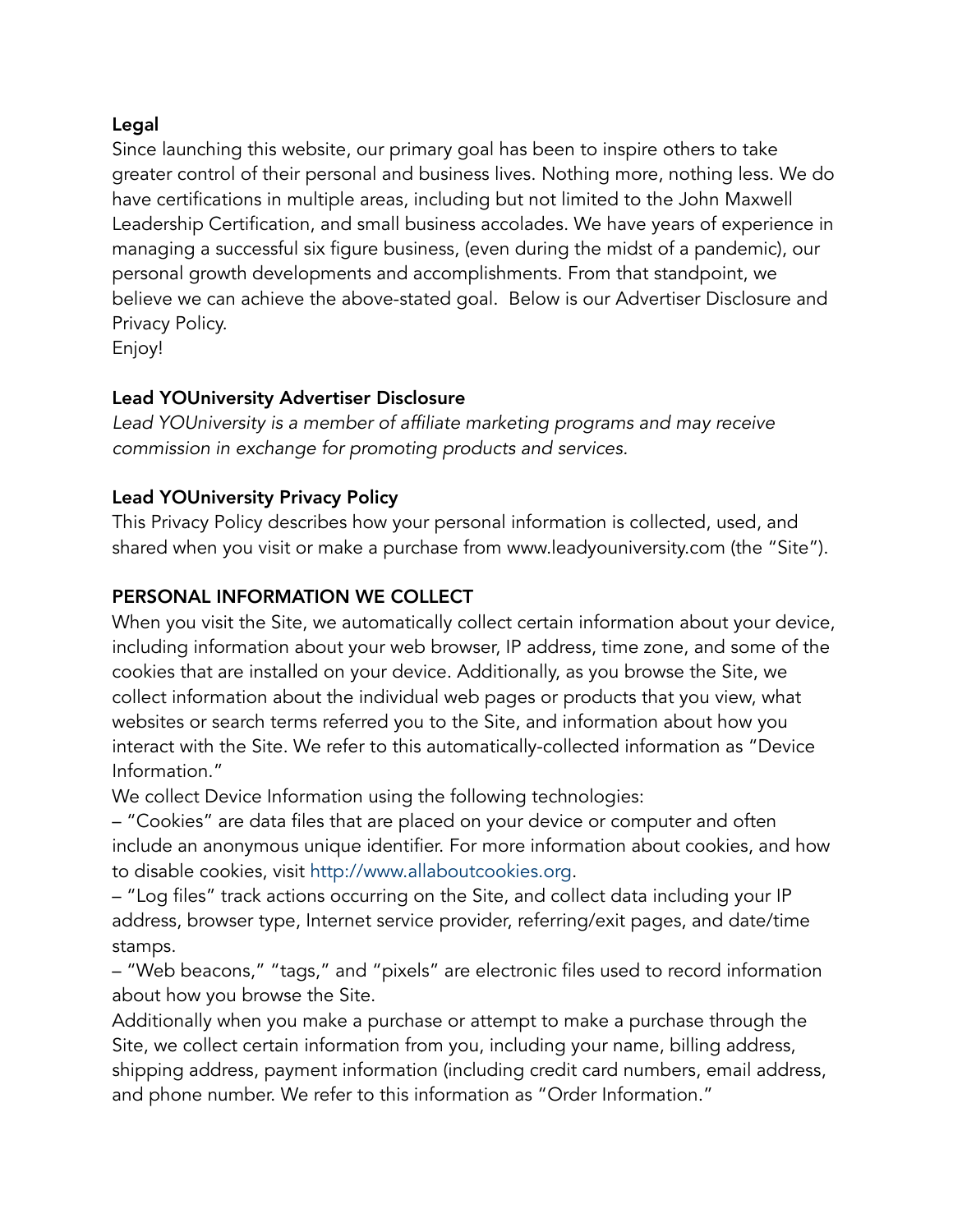When we talk about "Personal Information" in this Privacy Policy, we are talking both about Device Information and Order Information.

# HOW DO WE USE YOUR PERSONAL INFORMATION?

We use the Order Information that we collect generally to fulfill any orders placed through the Site (including processing your payment information, arranging for shipping, and providing you with invoices and/or order confirmations). Additionally, we use this Order Information to:

Communicate with you;

Screen our orders for potential risk or fraud; and

When in line with the preferences you have shared with us, provide you with information or advertising relating to our products or services. We may also use your information to send you gifts or exclusive content at no charge to you. We use the Device Information that we collect to help us screen for potential risk and fraud (in particular, your IP address), and more generally to improve and optimize our Site (for example, by generating analytics about how our customers browse and interact with the Site, and to assess the success of our marketing and advertising campaigns). We also use the information to conduct re-targeting digital and email marketing campaigns.

# SHARING YOUR PERSONAL INFORMATION

We share your Personal Information with third parties to help us use your Personal Information, as described above. We also use Google Analytics to help us understand how our customers use the Site–you can read more about how Google uses your Personal Information here: [https://www.google.com/intl/en/policies/privacy/.](https://www.google.com/intl/en/policies/privacy/) You can also opt-out of Google Analytics here: [https://tools.google.com/dlpage/gaoptout.](https://tools.google.com/dlpage/gaoptout) Finally, we may also share your Personal Information to comply with applicable laws and regulations, to respond to a subpoena, search warrant or other lawful request for information we receive, or to otherwise protect our rights.

## BEHAVIOURAL ADVERTISING

As described above, we use your Personal Information to provide you with targeted advertisements or marketing communications we believe may be of interest to you. For more information about how targeted advertising works, you can visit the Network Advertising Initiative's ("NAI") educational page at [http://www.networkadvertising.org/](http://www.networkadvertising.org/understanding-online-advertising/how-does-it-work) [understanding-online-advertising/how-does-it-work.](http://www.networkadvertising.org/understanding-online-advertising/how-does-it-work) 

You can opt out of our targeted marketing by visiting:

FACEBOOK – <https://www.facebook.com/settings/?tab=ads>

GOOGLE –<https://www.google.com/settings/ads/anonymous>